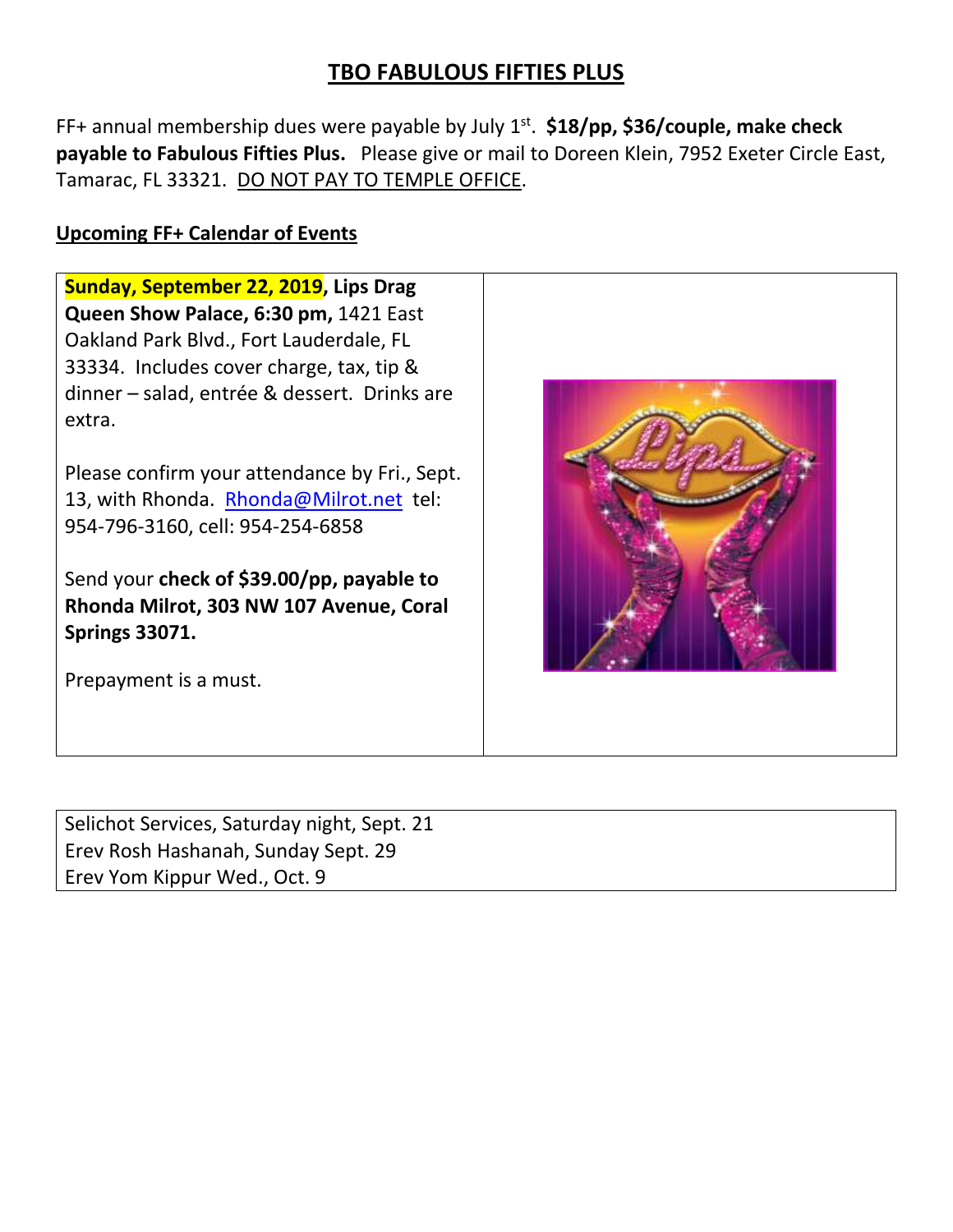**Saturday, October 19th** , **7:30 pm**. **A tribute show to Johnny Cash, Reba McIntyre, Dolly Parton & June Carter Cash** at Herb Skolnick Center, 800 SW 36 Ave., Pompano Beach. Includes cheesecake and coffee. Let Rhonda know that you will be attending.

Purchase tickets by calling Paul, who is the promotor of South Florida Legends at 954- 596-0058. Tell him you are with Fabulous Fifties. \$25/pp. All tickets will be picked up at will call.

[Rhonda@Milrot.net](mailto:Rhonda@Milrot.net) Tel: 954-796-3160; Cell: 954-254-6858.



Perhaps dinner beforehand at a local restaurant.

**Fri. November 8, 2019** (After a short Shabbat Service)

# **Shabbat Around Town or Shabbat at my House**

Spend Shabbat with your TBO family.

Volunteer to host in your home or attend a meal at a fellow congregant's house. To be a host or if you plan to attend this unique experience, contact Ilayne, (954) 346-0762 [A223@aol.com](mailto:A223@aol.com)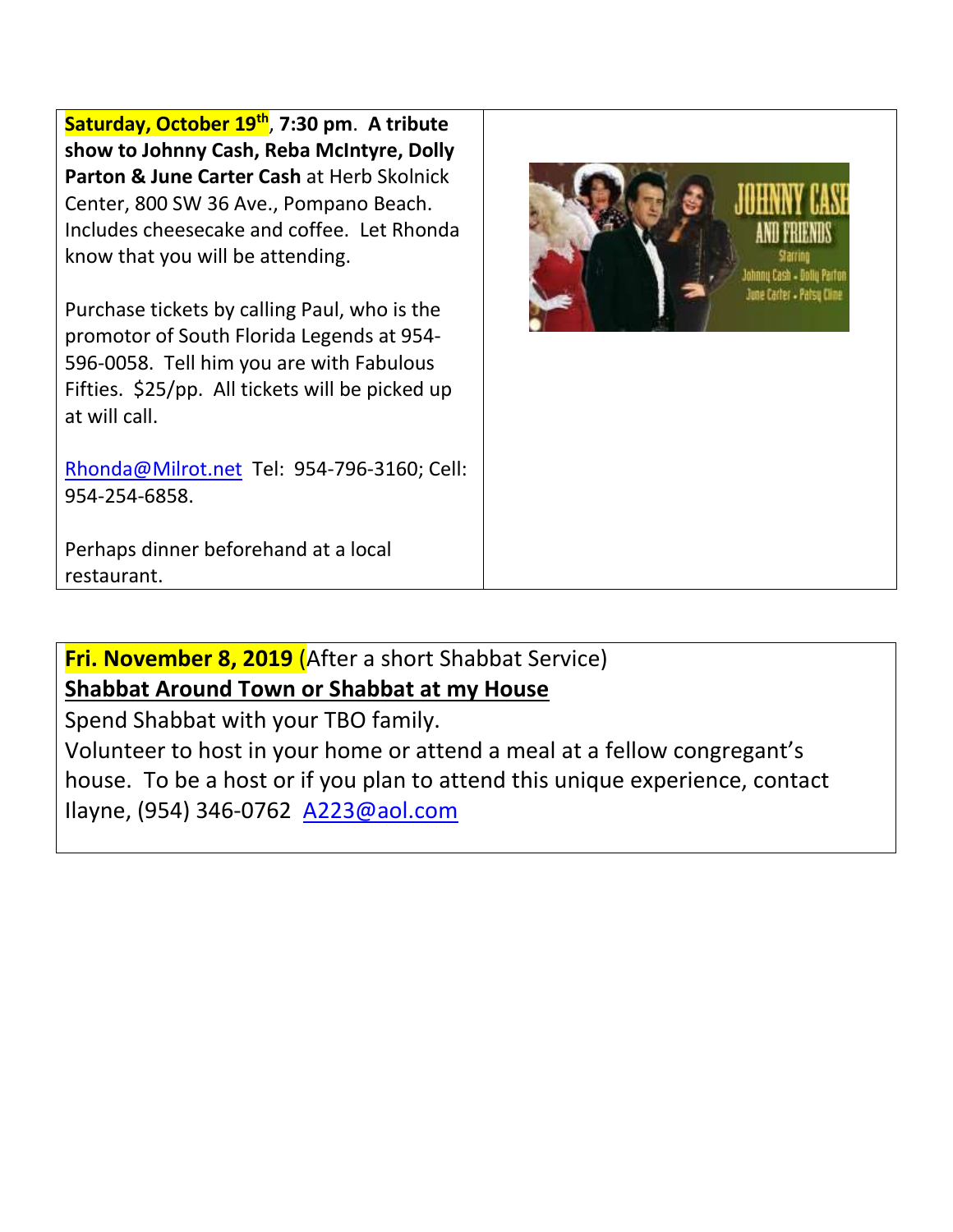### **Sat. November 2, 2019 - Overnight Trip:** Murder Mystery/Dinner Train in Fort Myers. This is an urder Mystery overnight trip, sleepover Sat. night.. Driving distance: 2 hrs. Dinner Trai (137.6 mi), via I-75 N. Hotel A Unique Dining Experience sleepover & Seminole Gulf Railway Mystery train ride w/dinner, in Fort Myers. Board train 5:45 pm, returns 10 pm. Murder Mystery Show includes dinner onboard train. Show Title: Viva Las Killer. Cast of Vegas stars are pitted against one another in the Most Fabulous battle. Marriott Courtyard Metro Parkway. \$297/double occup, including taxes, gratuity & 2 tickets for dinner train mystery ride. (1 block away) Includes breakfast. Check-in 3pm, check-out noon. If add'l nights wanted at hotel, make own arrangements. Marriott=\$161.09 (239-275-8600); If don't want to sleep over, train dinner mystery costs \$90.47/pp Reservation are to be made **now** by calling **800-736-4853,** please mention you are with **Fabulous Fifties**. Sunday after breakfast, if interested, we will be going to the Edison Museum, 2550 McGregor Blvd., Fort Myers, 33901, \$30/pp for guided tour. Tour starts on the hour.